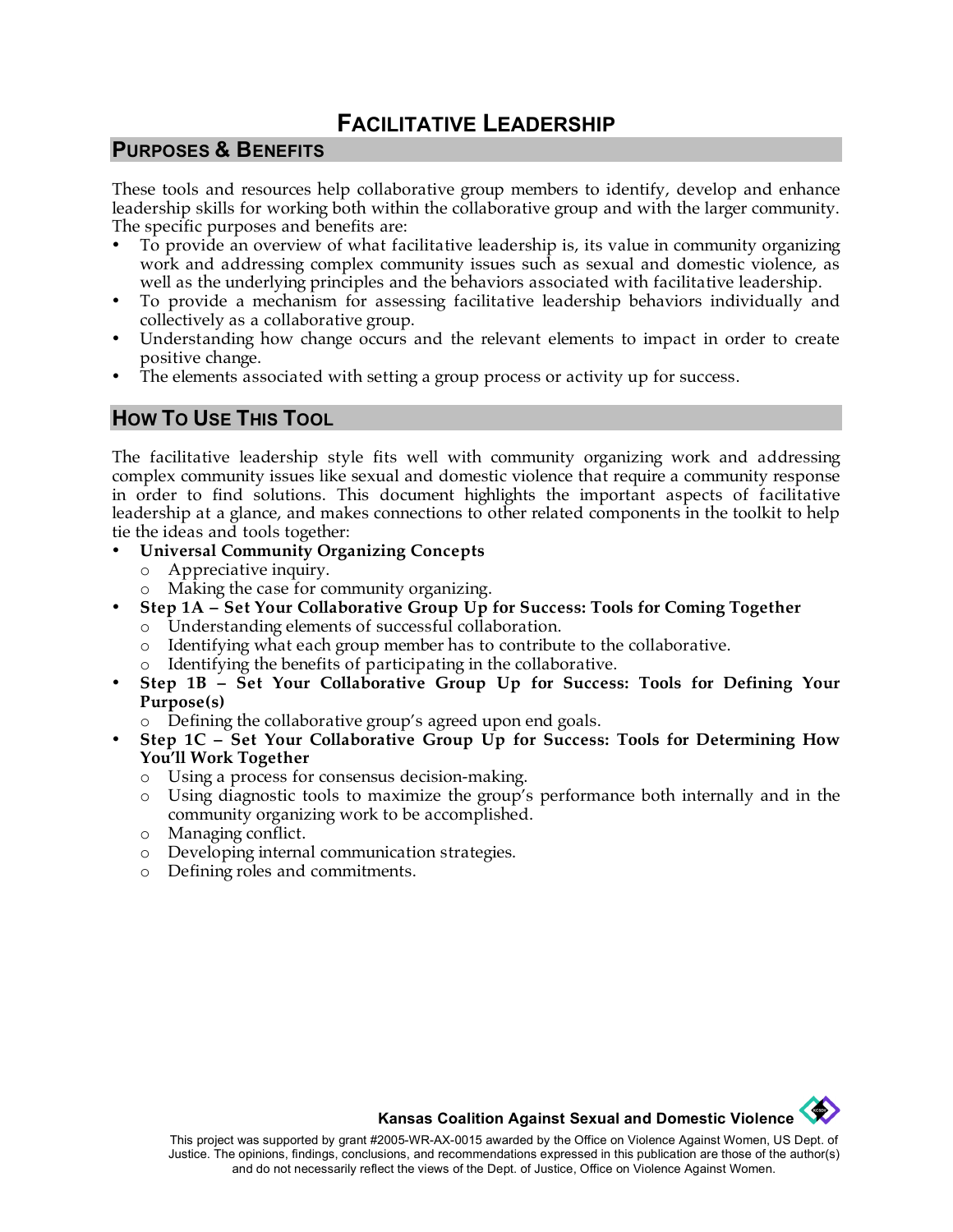# **FACILITATIVE LEADERSHIP**

Facilitative leadership is a term used to describe a style of leadership that focuses not only on the "what" leadership consists of, but also the "how" leadership occurs. This style of leadership emphasizes that leadership is associated with certain behaviors or acts and not necessarily with any particular person, position or authority, as many traditional leadership styles identify as synonymous with what it means to be a leader. Given these general concepts, facilitative leaders can be anyone in a collaborative group performing any group role, not just the person at the front of the room or facilitating the group meeting. This leadership style is especially useful when performing community organizing work and addressing complex community issues such as sexual and domestic violence, where community solutions are required. Some key principles of facilitative leadership:

- Facilitative leadership is a behavior or activity, not a position or authority; therefore, each of us has the opportunity to exercise leadership at any time, in any situation.
- Exercising leadership is an experiment. We can't know if an intervention will work until we try it.
- Exercising leadership is risky:
	- o We have control over any act of leadership we perform, but not the outcome(s) generated.
	- o The risks of exercising leadership are both personal and professional.
	- o It can involve risking casualties and managing losses.
- Being purposeful and intentional about performing acts of leadership is necessary in order to make progress; this means:
	- o Doing what is best for the situation and not just what is wanted by or is comfortable for us and/or others.
	- o Our comfortable default behaviors, some unconscious, can be significant barriers to making progress on the issues we care about; therefore, knowing ourselves is an important aspect of facilitative leadership.

Facilitative leadership behaviors, no matter the group member's role, include the following:

- Understand the components of how groups work together *(see the ["What Does It Mean for Us](http://www.kcsdv.org/toolkit/commorgtoolkit.html#Collaborate)  [to Collaborate?"](http://www.kcsdv.org/toolkit/commorgtoolkit.html#Collaborate) document in the collaboration tools section in Step 1A – Set Your Collaborative Group Up for Success: Tools for Coming Together – of the toolkit)*; these are useful in helping to identify the stage the group is at and what is needed next in order to make forward progress.
- Know and capitalize on the talents and skills of group members in order to strengthen the collective *(see the ["Stakeholder Map"](http://www.kcsdv.org/toolkit/commorgtoolkit.html#StakeholderMap) and ["What I Have to Contribute to & How I Benefit from](http://www.kcsdv.org/toolkit/commorgtoolkit.html#ContributeandBenefit) [this Collaborative"](http://www.kcsdv.org/toolkit/commorgtoolkit.html#ContributeandBenefit) in Step 1A – Set Your Collaborative Group Up for Success: Tools for Coming Together – of the toolkit.)*
- Keep the group's vision or desired end result, as well as the group's mission or purpose(s) in mind – Where does the group need to go in this meeting and in future meetings? *(See the ["Developing Vision and Mission Statements Worksheet"](http://www.kcsdv.org/toolkit/commorgtoolkit.html#VisionandMissionStatements) in Step 1B – Set Your Collaborative Group Up for Success: Tools for Defining Your Purpose(s) – of the toolkit.)*
- Have a solution-focus, as opposed to only a problem-focus.
- Ensure that everyone is included. Honor everyone's contribution by:
	- o Caring about, focusing on and finding value in others in the collaborative group. Facilitative leadership is relationship based. It can't be done without caring about and focusing on others. Find the value each person has to contribute to the group.
	- o Creating opportunities for group discussion as decisions are being made.
	- o Encouraging the sharing of ideas.

#### **Kansas Coalition Against Sexual and Domestic Violence**

This project was supported by grant #2005-WR-AX-0015 awarded by the Office on Violence Against Women, US Dept. of Justice. The opinions, findings, conclusions, and recommendations expressed in this publication are those of the author(s) and do not necessarily reflect the views of the Dept. of Justice, Office on Violence Against Women.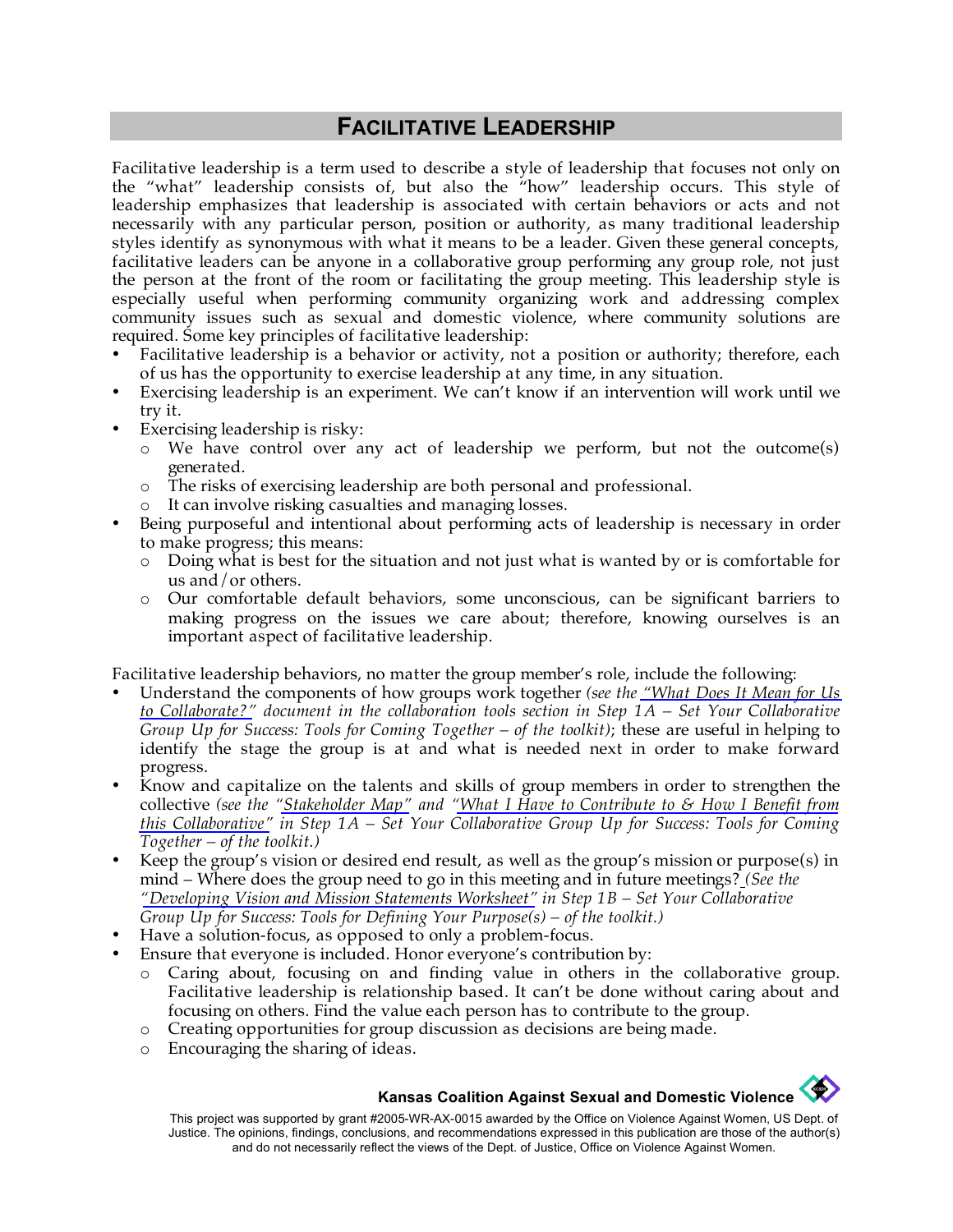- o Listening well without thinking of what to say next.
- o Suspending judgment. Group members can judge harshly based on where people have arrived in their thinking or beliefs. Instead, each group member needs to seek to understand how they arrived at their beliefs – therein lies the commonalities. When one is busy judging a person, group, or process, responsibility for understanding and improving the group is limited.
- o Capturing ideas presented.
- o Creating opportunities for accountability among group members *(See the ["Meeting](http://www.kcsdv.org/toolkit/commorgtoolkit.html#AgendaandNotes)  [Agenda and Notes"](http://www.kcsdv.org/toolkit/commorgtoolkit.html#AgendaandNotes) tool in Step 1C – Set Your Collaborative Group Up for Success: Tools for Determining How You'll Work Together – of the toolkit.)*
- o Encouraging revolving leadership and group roles.
- o Celebrating accomplishments of individuals and the group as a whole *(See Step 5 – Demonstrate and Celebrate Your Success – of the toolkit.)*
- Help the group find consensus or points of agreement using the consensus-decision making process and brainstorming and consensus-building tools *(See the ["Consensus Decision Process](http://www.kcsdv.org/toolkit/commorgtoolkit.html#Consensus)  with Brainstorming& Tools" document in Step 1C – Set Your Collaborative Group Up for Success: Tools for Determining How You'll Work Together – of the toolkit.)*
- When the group faces challenges, whether internal or external to the group, help the group to diagnose the situation *(See the ["Group Diagnostic Tools"](http://www.kcsdv.org/toolkit/commorgtoolkit.html#Diagnosing) in Step 1C – Set Your Collaborative Group Up for Success: Tools for Determining How You'll Work Together – of the toolkit.)*
- Ask questions to help gain collective understanding, gain greater insight, move the group forward, etc. Asking questions is how you connect with others. Find out how a person arrived at their position, not just what their position is. *(See the ["Appreciative Inquiry"](http://www.kcsdv.org/toolkit/commorgtoolkit.html#AppreciativeInquiry) document in the Universal Community Organizing Concepts section of the toolkit.)*
- Think creatively. Reward new thinking with your attention, use appreciative inquiry to stimulate creative thought. Watch out for group think *(See "Recognizing and Managing Group Think" in ["Diagnosing Internal Challenges for Collaborative Groups.\)](http://www.kcsdv.org/toolkit/commorgtoolkit.html#Diagnosing)*
- Pay attention. A very unique and simple act. Basic to all relationship building.
- Facilitate from the chair. All group members can improve the success of a group even if they are not in charge of the group. Challenge old stereo types of leaders with a gavel.
- Believe and trust in the group process. The facilitative leader creates the best process for a group to connect with each other, work through chaos, develop unity, and perform. *(See the ["What Does It Mean for Us to Collaborate?"](http://www.kcsdv.org/toolkit/commorgtoolkit.html#Collaborate) document in the collaboration tools section in Step 1A – Set Your Collaborative Group Up for Success: Tools for Coming Together – of the toolkit.)*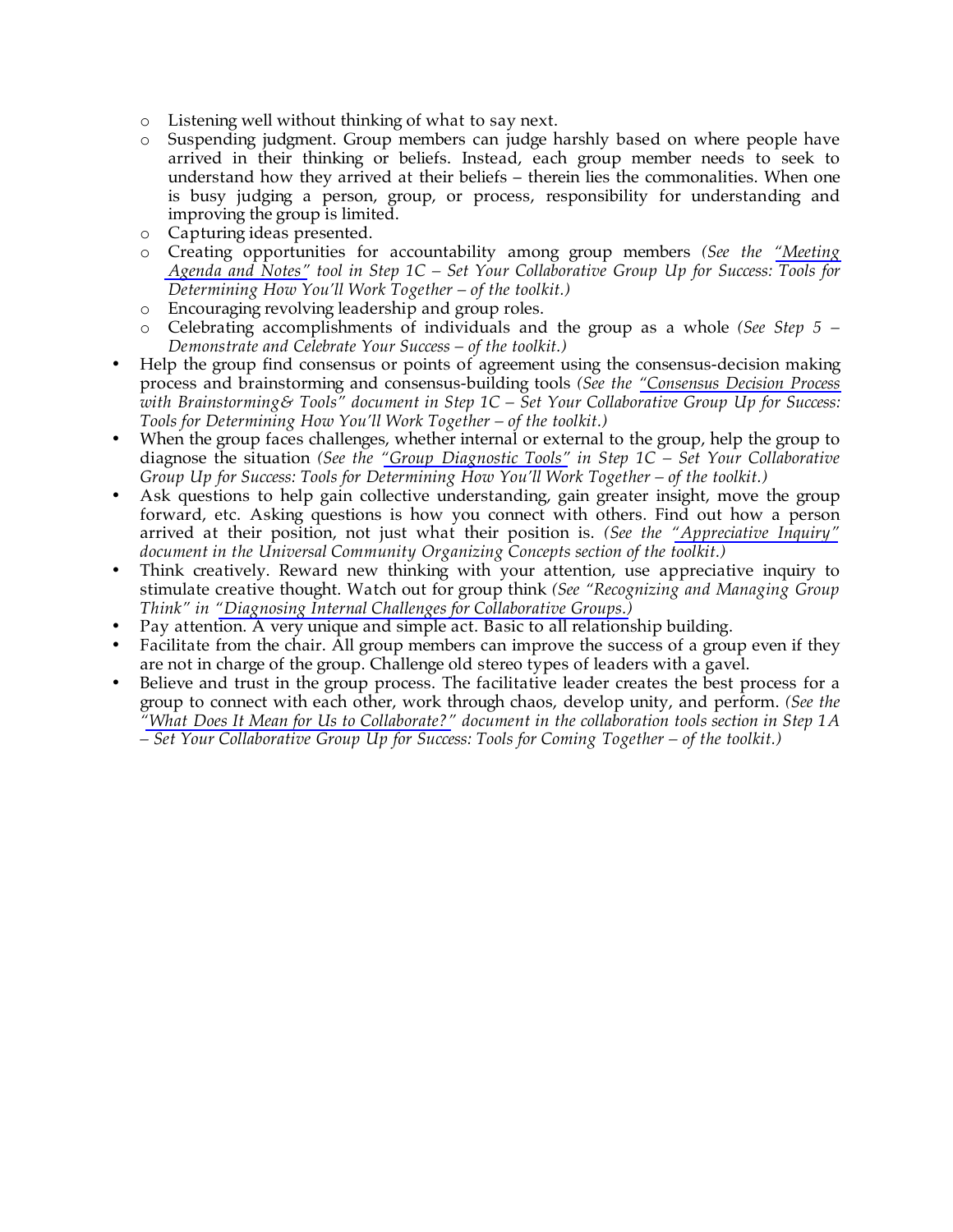# **ASSESSING MY FACILITATIVE LEADERSHIP BEHAVIORS**

Since facilitative leadership is a behavior or activity, not a position or authority, identifying, understanding and intentionally practicing the facilitative leadership behaviors outlined on the previous pages is critical to the success of the collaborative group and creating real change to end community problems such as sexual and domestic violence.

Periodically, it might be helpful for you and/or all collaborative group members to check in and think individually about how you're performing as a facilitative leader. One simple way to do this is to review the bulleted list of facilitative leadership behaviors on the previous pages, rating yourself on each bullet point as follows: 1=Never, 2=Seldom, 3=Sometimes, 4=Often, 5=Almost Always.

After rating your facilitative leadership behaviors, write your responses to the following questions:

- What stands out or is important to you about the results?
- What facilitative leadership behavior(s) would you like to expand upon or grow further? How can you intentionally practice this/these behavior(s)?
- What facilitative leadership behavior(s) are you actively practicing that have contributed to the collaborative group's success? How have they contributed to the collaborative group's success?

Other ways to apply this assessment tool:

- Work as a collective group to assess the group's overall performance on the facilitative leadership behaviors.
- Group members identify each other's facilitative leadership behaviors to understand the collective group's performance.

Of course, these ideas are a bit riskier for individuals and the group, so think about the level of trust built in the group before applying the assessment tool in ways that allow group members to rate one another's performance. When applied in the right circumstances, however, these approaches can help to bring the group closer together and increase or enhance the group's performance.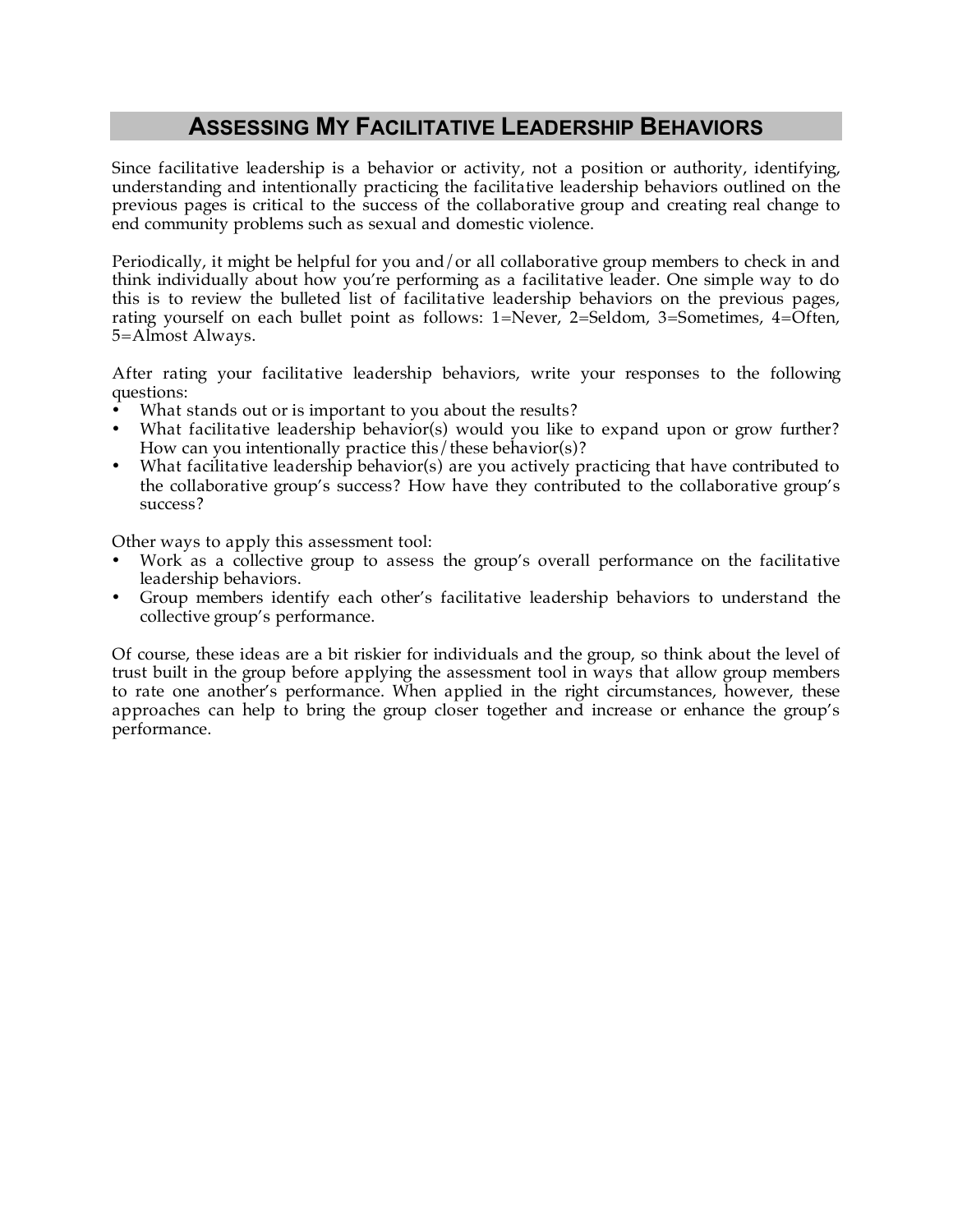## **THE CHANGE FORMULA**

In order to create positive community change on the issues of sexual and domestic violence through community organizing work, it is important to understand the formula for how change occurs, which is as follows:

### **Dissatisfaction x Vision x First Steps > Resistance to Change**

#### **or D x V x F > R**

According to this formula developed by Burghart, in order for change to occur, the variables on the left side of the equation (i.e., dissatisfaction, vision and first steps) must be present (or not equal zero) and greater than the right side of the equation (i.e., resistance to change). Knowing the variables that need to be in place is helpful when working with the community in order to create the change necessary to end sexual and domestic violence in the local community.

Let's break each variable down a bit further:

- **Dissatisfaction**: Where there is dissatisfaction, there is motivation to change. Some people change because they see the light, while others change because they feel the heat. Not everyone in the local community may readily see the light of the connection between ending sexual and domestic violence and a healthier community. In that case, dissatisfaction is the heat that provokes interest in making change for the better. Think about how to increase dissatisfaction in the local community beyond just the statistics.
- **Vision**: These are the people who "see the light" as described above. Making sure they are committed to helping and being involved in making change happen is an important variable of the change formula.
- **First Steps**: An effective collaborative group gains closure and commitment by working toward first or next steps, including clarifying who is going to do what by when. This is where the importance of a strategic plan, including the work plan which details the first and next steps, comes into play. This allows the group to move forward in implementing the community organizing strategic plan toward a desired state and sets group members and other stakeholders up to be accountable to each other as the plan is implemented.

Adapted from Beckhard, R. & Harris, R. (1987). *Organizational transitions: Managing complex change*. Addison Wesley Publishing Company: Reading, MA.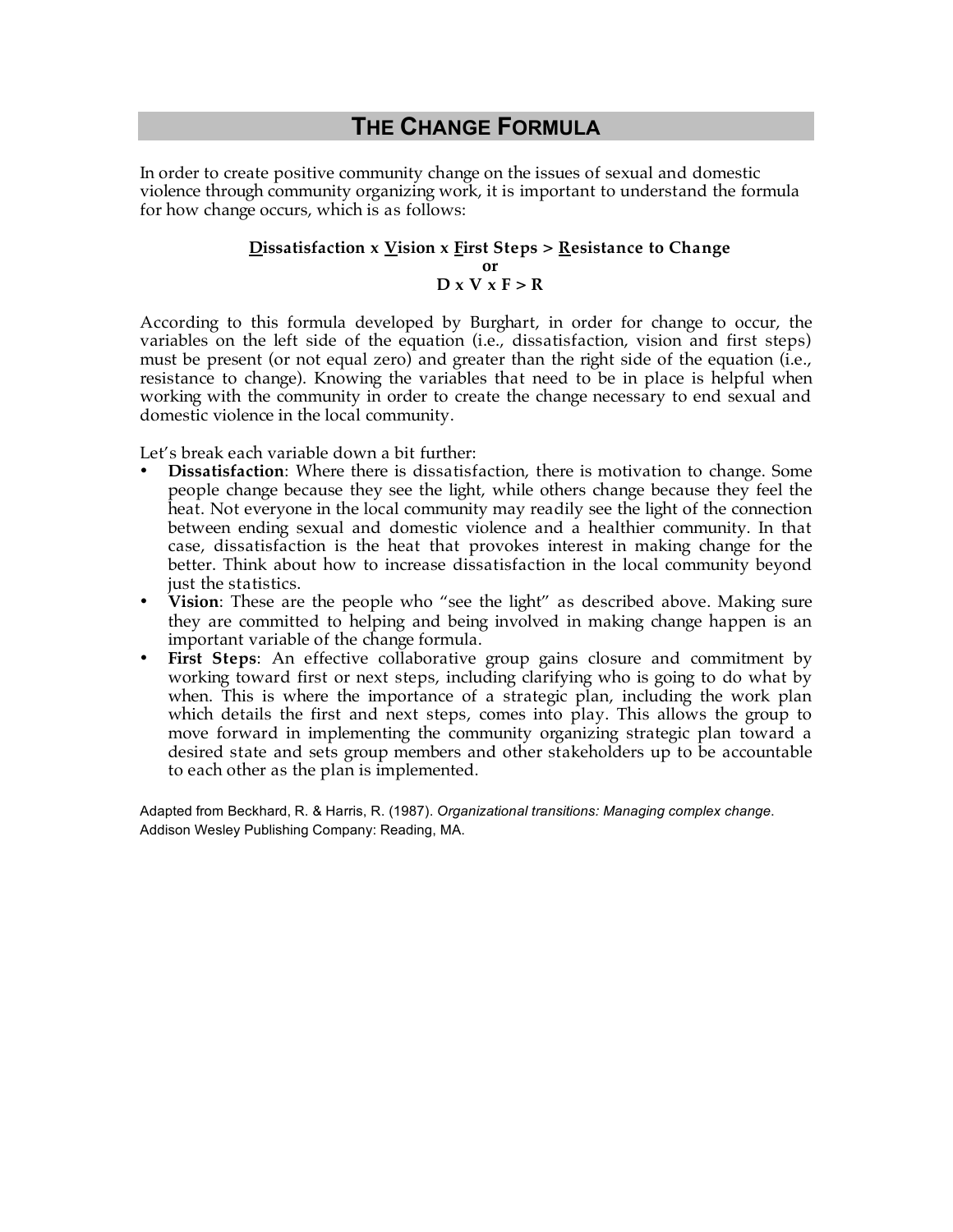# **SETTING THE GROUP UP FOR SUCCESS**

When introducing a process or activity, assuring that the group understands the important elements of the task at hand will help to set the group up for success and create transparency in the group that will help to build trust and increase or enhance the group's performance.

The following important elements, provided in the order listed below, can help set the group up for success:

| <b>Key</b>     | <b>Helps to Answer</b>                     | <b>Answers the Group's</b>        |
|----------------|--------------------------------------------|-----------------------------------|
| <b>Element</b> |                                            | <b>Secret Process Question(s)</b> |
| Purpose        | Why are we doing this work? What will      | Why should I care or pay          |
|                | success look like?                         | attention?                        |
| Linkage        | Why are we doing this activity now?        | Are we just jumping through       |
|                | How does it link to the work we just       | hoops or are we going             |
|                | completed and the work we will be doing    | somewhere?                        |
|                | next?                                      |                                   |
| Macro          | What major steps will we be taking to      | What is the whole picture?        |
| <b>Process</b> | complete this part of the agenda?          |                                   |
| Micro          | What are the specific questions we will be | What steps are we supposed to     |
| <b>Process</b> | answering and/or tasks we will be doing    | take? Where can I find them?      |
|                | for this activity? What mindset will make  | How can I remember them?          |
|                | us most effective?                         |                                   |
| Group          | How will we be working together on this    | Who in our group does what and    |
| <b>Process</b> | activity? Do people in our group have      | when?                             |
|                | different roles, such as facilitator,      |                                   |
|                | recorder, and spokesperson?                |                                   |
| Timing         | How much time do we have to work on        | How fast do we need to work?      |
|                | this activity?                             |                                   |
| Logistics      | Where will we be working? Do we take a     | Where are we supposed to be?      |
|                | break before or after this activity? When  |                                   |
|                | do we return to the full group or move on  |                                   |
|                | to the next activity?                      |                                   |